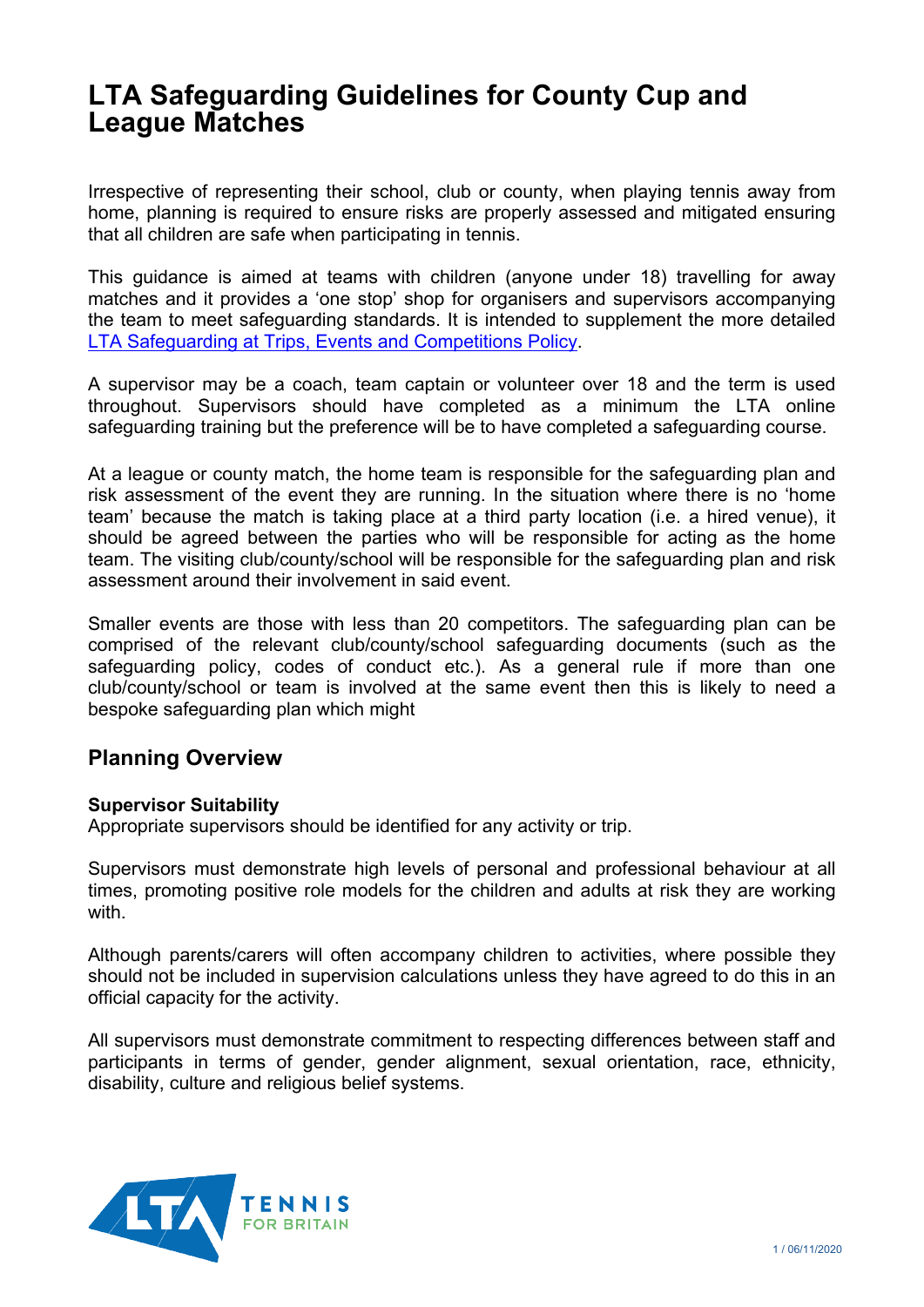Supervisors should identify someone from the home venue as a point of contact. The supervisor should also have a list of who is on the trip, their contact details (including the leaders/helpers), emergency contact details, consent for any photography/filming and medical/allergy information.

Ensure that this person is suited to this role and make sure everyone in the group is aware who this person is and what their role is.

## **Supervisors are to**

Have primary responsibility for the behaviour, supervision and safeguarding of children during the activity or trip.

Provide a programme of activity, including departure and return dates and times. Generically the programme will state what you are doing, where you are going, the transport, accommodation plans and kit list along with mandated safeguarding and health and safety regulations to be applied.

Supervisors should communicate to parents/ carers and players details of the staff/volunteers, the club and any competition rules, expected Code of Conduct and future travel arrangements. It is recommended this is done in person so as to run through the trip's programme of events and to address any questions or concerns especially if it is their first trip away. This should include what to do if they feel unwell, worried or concerned and what is expected in terms of their behaviour.

## **Player Notification**

Once a team has been selected, a nominated individual is to obtain the relevant consent and emergency contact details from the parents. On receipt – check the forms have been signed and keep them safely as per your privacy policy and in line with data protection principles.

#### **Team kit and equipment.**

Ensure all team equipment is appropriate and the juniors are always fully and appropriately dressed for example, wearing a t-shirt and shorts or skirt. Ideally, children shouldn't wear shirts or hats with their names on but this may be individual parental/child preference with school leaver type hoodies etc.

#### **Adults-to-children ratios**

Most tennis team events are based on 4-6 children per team and despite the small numbers 2 adults supervisors are required for team supervision. For larger team numbers the ratios are:

- 2 adults for every 8 children aged 10 and under;
- 2 adults for every 10 children aged 11 and over.

Greater adult-to-child ratio may be required dependent on the needs of the children such as disability requirements or identified risks.

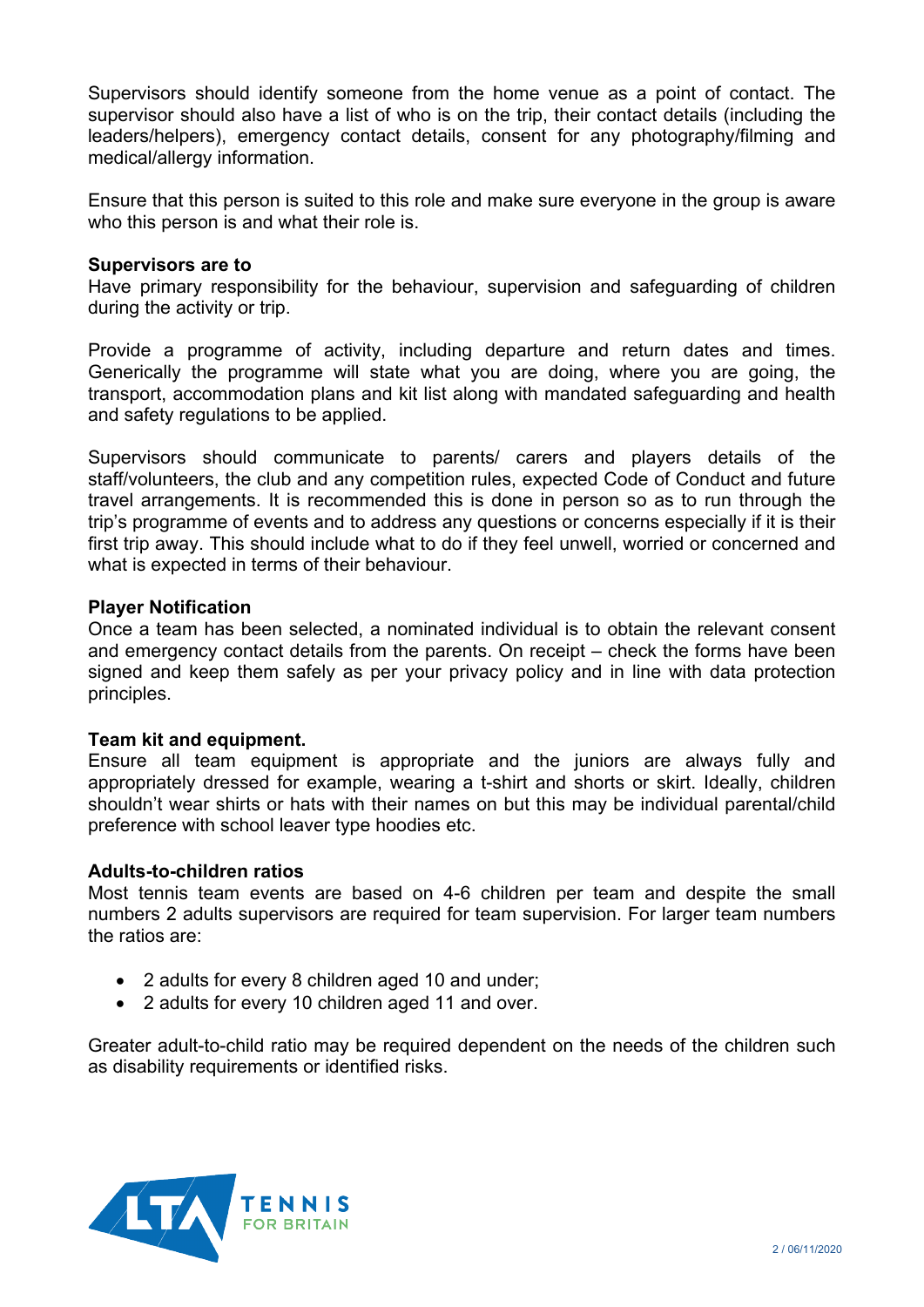## **Gender**

The gender of the supervisors should match the gender of the children. At least one of the supervising adults must be the same gender as the children unless this is not possible.

## **Religion/Cultural considerations**

Supervisors should also be provided with knowledge of religious, cultural, language/diet (including fasting) needs of all players.

#### **Transportation**

Coaches and other venue staff/volunteers must not be responsible for giving lifts to children on an informal or ad-hoc basis. Where transportation is formally required as part of a league or County match, coaches, team captains and other staff/volunteers may take on the driving responsibility to transport children to the event. In these circumstances, a minimum of 2 adults are to travel in the vehicle with any number of juniors, unless in an emergency situation.

Where transportation is not part of a venue organised trip, parents have a responsibility to ensure appropriate transport arrangements are made for their children and they may choose to make private arrangements with another adult (such as a family friend) to transport their child. In these circumstances, it is advisable to let the venue or supervisor know.

Parents should return a completed Emergency Contact Form and the driver and supervisors should have a copy of this with them on the journey in case of emergencies.

#### **Vehicles**

Drivers must have a valid UK driving licence, satisfactory DBS check (if applicable), MOT certificate, road tax and insurance. All travellers must comply with laws on the use of seatbelts and restraints. Children are to be seated in the back of the vehicle at all times.

It is recommended that rest breaks are taken every two hours of driving. In the event of a vehicle breakdown or accident, the group should remain under the direct supervision of the supervisors wherever possible.

If transporting children in a mini-bus or bus, the driver must have the correct type of licence for this.

Consideration should be given to the storage of luggage and not blocking access to exit routes.

#### **Accommodation**

Many 'chain' hotels (i.e. Premier Inn) allow children to stay in a room without an adult, as long as the adult is staying in the hotel (booking usually needs to be made with the hotel directly rather than online).

Rooms on the same floor for all attendees should be requested.

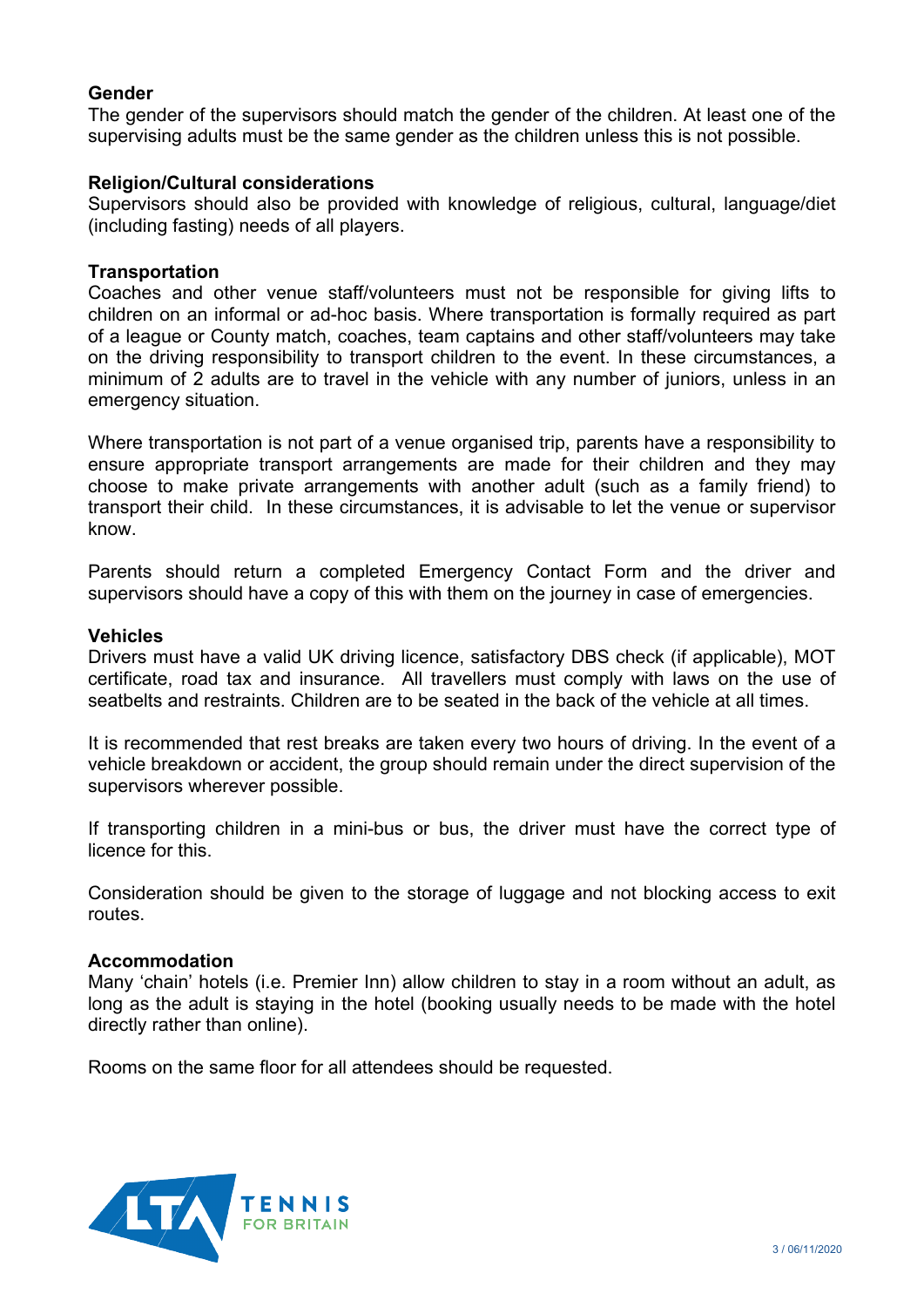Hotels should be booked a minimum of 7 days prior to the trip taking place.

Parents will be informed of the hotel details (including address and contact information) at least 7 days prior to the trip taking place.

In the event that accommodation becomes unavailable prior to the commencement of the trip, suitable alternative similar accommodation should be sought and parents notified of this as soon as possible.

In the event that accommodation becomes unavailable during the trip due to emergency or other unforeseen circumstances, seek to secure suitable alternative accommodation for players and staff in the first instance and then notify parents as soon as possible.

Children of a similar age and the same sex can share a room as long as there are separate beds. Players who have turned 18 years old can share a room with younger players of a similar age and sex (an age gap of two years should be the maximum), assuming the players and their parents have consented to this arrangement.

Under no circumstances must a supervisor, coach or anyone else responsible for the running of the trip share a room with a child.

The hotel and its facilities should be considered as part of the trip planning and risk assessment (taking into account the needs and requirements of any disabled players), i.e. access to restaurants, pools, gymnasiums, TV/ games rooms, the internet and so on.

Consider if there is a social area for children and any additional supervision levels required, particularly during down time. Negotiate and inform the hotel staff about children leaving the premises. As a general rule, you should not allow youngsters (under 11s) unsupervised free time. You should always inform parents if there will be times when youngsters will be unsupervised.

Check if there are there any special dietary, medical or allergy needs. If you are in selfcatering accommodation, supervisors will do the cooking and agree the menu before travel.

## **Checklist**

- $\Box$  Check if any other large events or groups (e.g. weddings) staying at the hotel as this may make it more suitable and cheaper to find another hotel. Should multiple teams be staying at the same hotel, it would be advisable to account for this in the event planning and risk assessment
- $\Box$  Correct bed types in each room and check for any damage and report any issues
- □ Windows and doors are safe and secure
- $\Box$  No access to alcohol in the rooms
- $\Box$  Movie access is appropriate or, indeed, not available in the rooms and players cannot access inappropriate TV programmes
- $\Box$  Identify and show fire exits and emergency procedures
- $\Box$  Safely store valuables and medicines
- $\Box$  Confirm and brief night-time security arrangements including secure parking

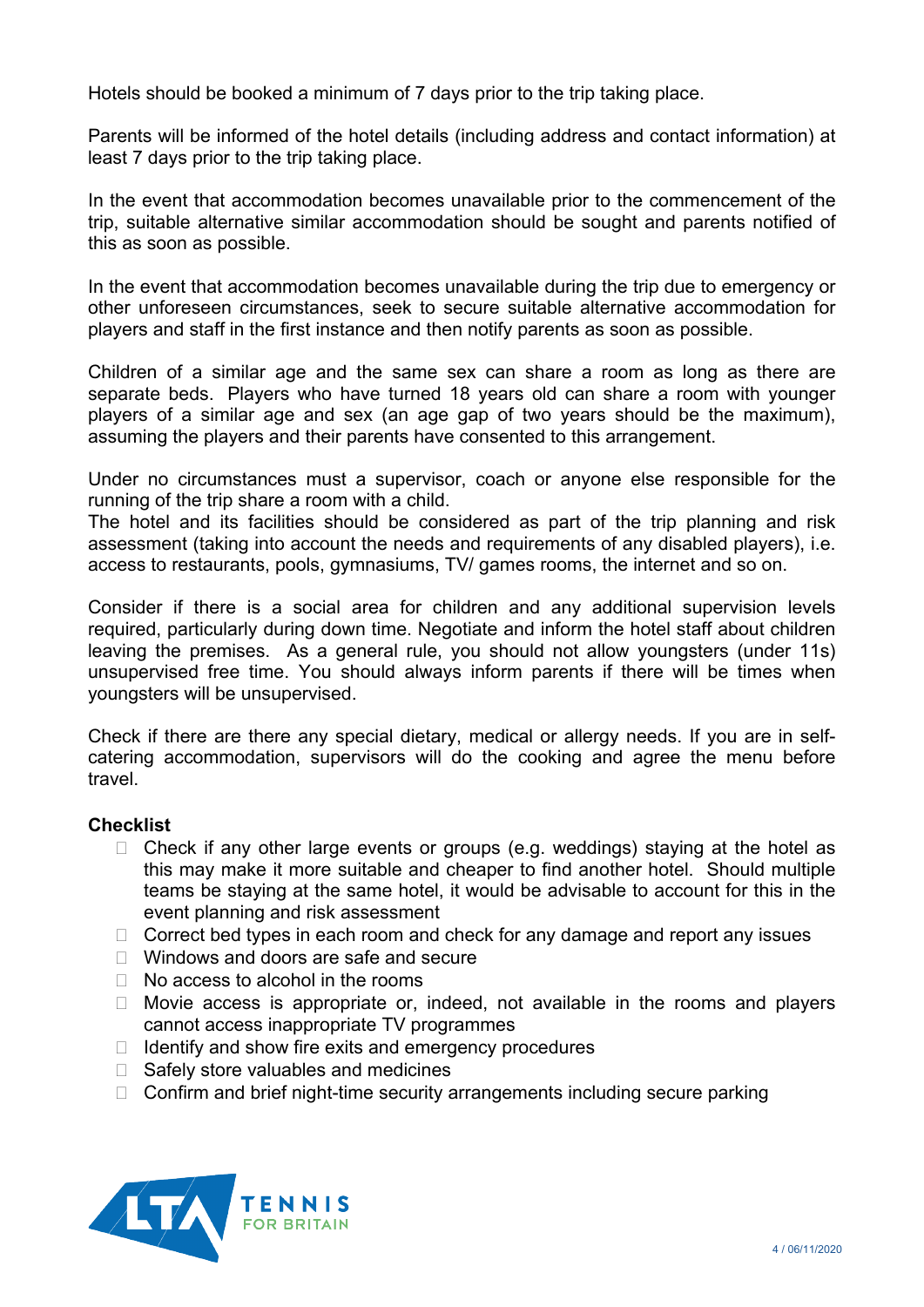- $\Box$  Conduct room checks during the day and always keep the door open when completing a room check
- $\Box$  Room checks should always be completed by both supervisors in line with the following:
	- *They will be conducted by pairs of supervisors.*
	- *Knock before entering and ask if it is okay to enter*
	- *Explain the purpose of the room check - ask the children how they are and if everything is okay*
	- *Always wait until all children are fully dressed*
	- *Confiscate any illegal items immediately and explain possible consequences*

## **Medical Issues and Emergencies**

There must always be a qualified first aider and up-to-date first aid kit with the team.

Supervisors should ensure the players are not carrying any injuries which would prevent them from safely competing.

Supervisors must know how to contact the emergency services.

If any of the group have a known medical condition, ensure that supervisors are aware of how to deal with potential situations. Assess if any children with additional health needs/disabilities require extra supervisors or bespoke training such as asthma medication/ diabetes management.

If a player needs to be taken to hospital in an emergency, it is acceptable for one supervisor to transport the child where the other supervisor needs to stay with the remaining children.

#### **Missing players**

Ensure procedures are in place to provide clear guidance how supervisors should respond in these circumstances (see LTA Safeguarding at Events, Activities and Competitions for more details).

When a child is reported missing, allow no more than 20 minutes before calling the police.

#### **Insurance**

Information about insurance can be found on the [LTA Insurance Centre.](http://www.lta-insurance-centre.com/)

If anyone has further questions, these should be directed to Howdens via the details provided on the Insurance Centre, which includes a dedicated phone number, email address and enquiry form.

## **DBS**

Anyone who is responsible for children (on behalf of the club/county/school) needs an LTA DBS check that is less than three years old.

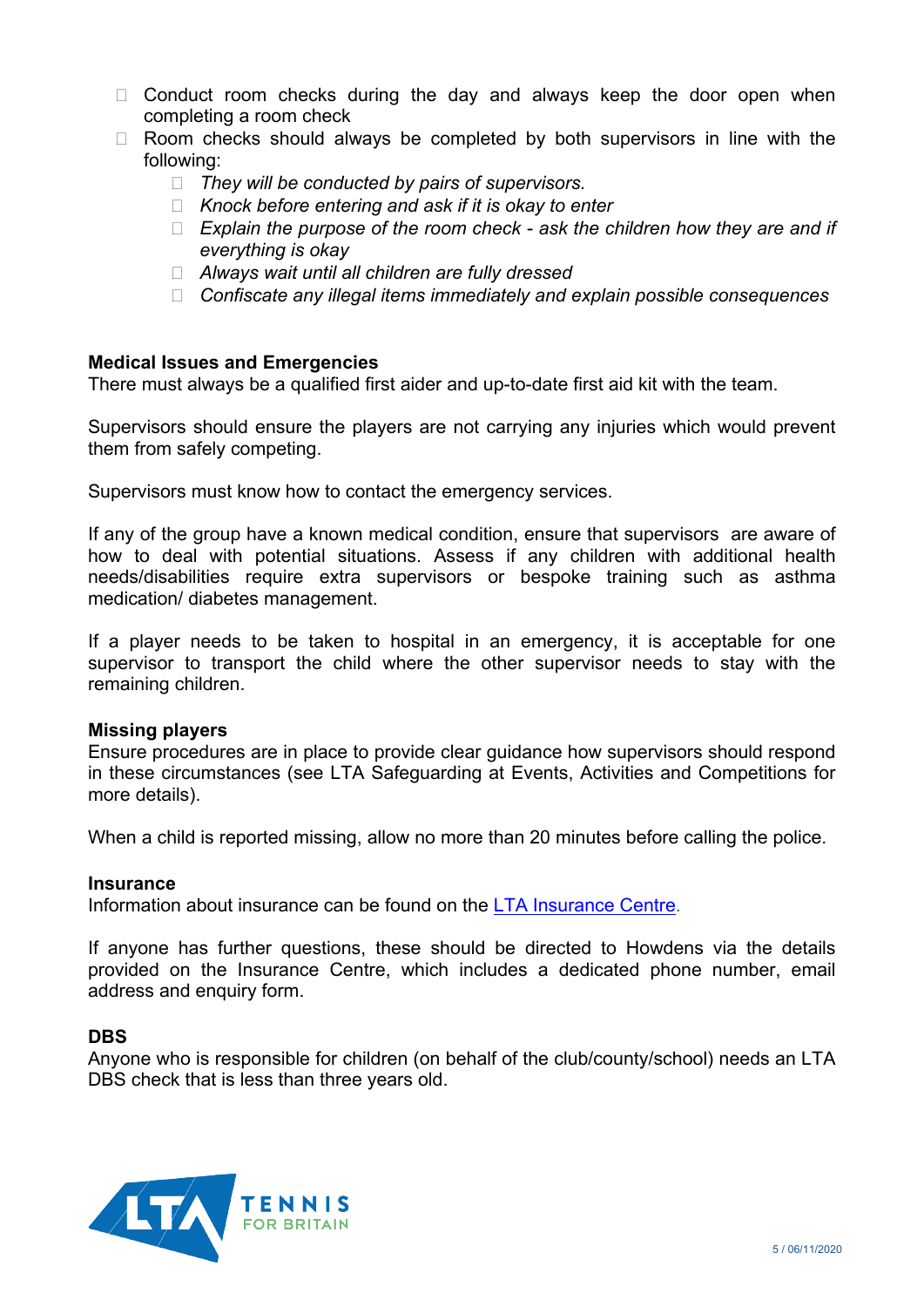Parents do not require a DBS check if they are supervising their own child on a trip. However, if a parent has been asked by the club/county association to take on a specific role which involves them working with children, then a DBS check is required.

It is strongly recommended that the LTA DBS eligibility flowchart is utilised to assess if a role requires a DBS check or not.

If a group of parents have made a private arrangement for one of them to transport/supervise all of their children, a DBS check is not required (due to the fact that it is a private arrangement).

If someone is working with children on average once a month on an on-going basis, it is recommended that a DBS check is obtained.

## **Confidential Information**

Supervisors should keep any personal data safe while on the trip, i.e. consent forms, next of kin details, medical notes provided by parents and emergency contact numbers and room lists.

## **The Venue**

Supervisors are encouraged to liaise with the venue to ensure both parties are familiar with each other's policies and procedures. In addition, if there are any specific risks identified in the risk assessment process that are relevant for each party to be aware of, it is advisable to share details of these.

## **Toilets and changing rooms**

All LTA registered venues are required to have their own policy on the use of changing rooms. Supervisors should check this policy in advance to ensure both they and the home venue can comply with it. If this is not possible, clubs/counties/schools may decide that it is more practical for players to come to the venue already changed, wearing suitably warm clothing e.g. tracksuits, and change and shower back at the accommodation. As a general rule, supervisors should not enter the changing rooms/toilet and should remain outside (close by) until the child is finished.

#### **Supervisors should:**

- Encourage bigger groups to take a comfort break together. If the group has children of mixed genders, there should be at least one supervisor of each gender supervising visits to the toilet.
- Mobile phones and other electronic devices must not be used in changing rooms. Anyone observed taking photos or videos in the changing area should be immediately reported to the venue management and police as appropriate.
- Where no changing facilities are available children, parents and travelling teams/players will be made aware prior to the game and advised to make alternative arrangements and to take appropriate additional clothing e.g. tracksuits etc

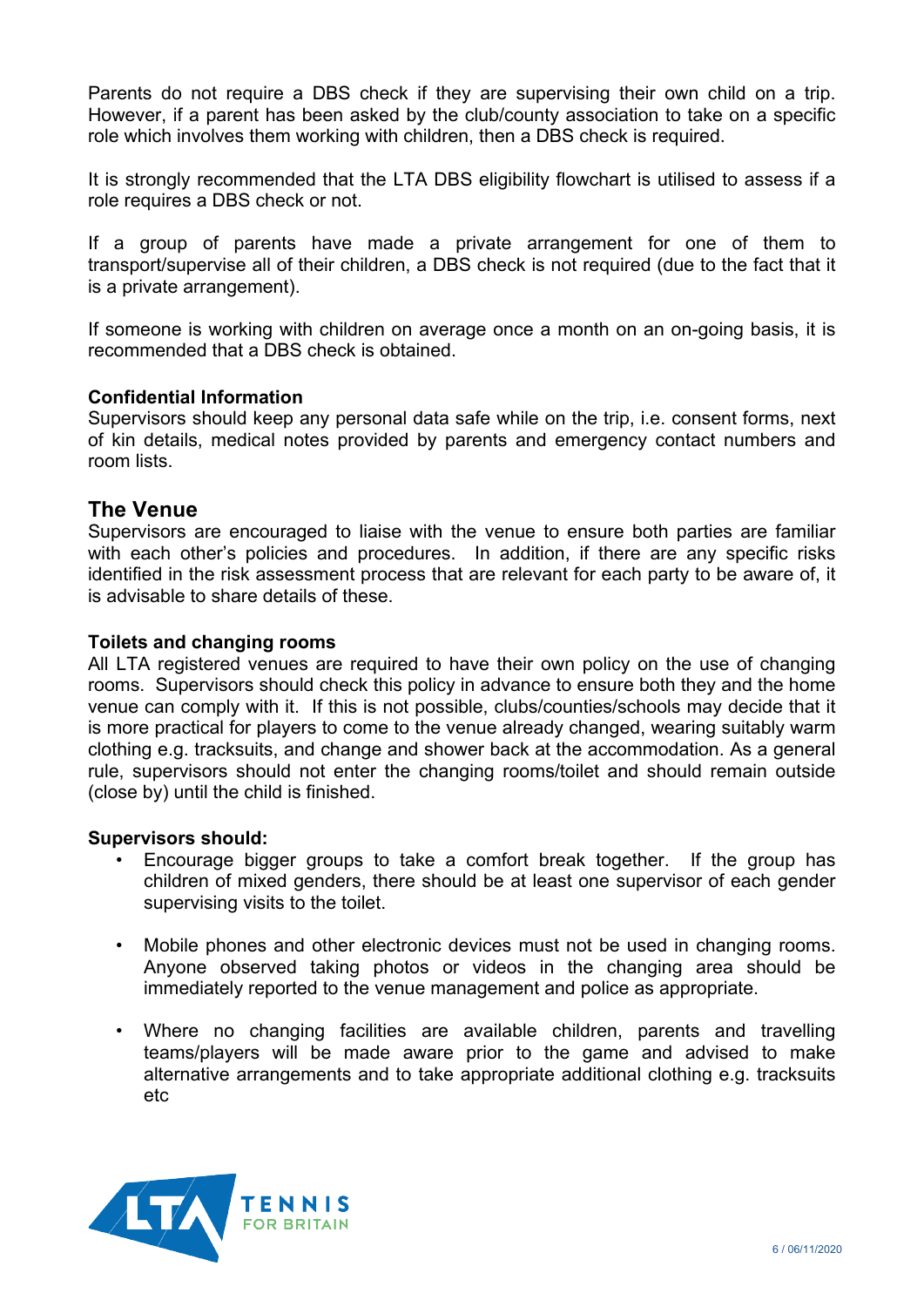## **Other onsite facilities**

As part of the planning for the event, supervisors should ascertain details of the facilities at both the home venue and accommodation (i.e. gym, swimming pool etc.). These should be accounted for in the risk assessment and rules around player usage put in place.

## **Social media, mobile phones and the internet**

E-technology, mobile phones, tablets/electronic devices, social media, use of film and photography and access to the internet can be an integral part of larger events and it can be expected that children may have access to some or all of these.

Clubs/counties/schools should have an [online safety and communication policy](https://www.lta.org.uk/globalassets/about-lta/safeguarding/county-standards/online-safety-and-communication-policy.docx) and an [acceptable use statement for internet and social media](https://www.lta.org.uk/globalassets/about-lta/safeguarding/county-standards/acceptable-use-statement-for-internet-and-social-media-use.docx) which is adhered to by all staff, volunteers and children.

## **Photography and Filming**

The [LTA Photography Policy](https://www.lta.org.uk/globalassets/about-lta/safeguarding/lta-photography-policy-final.pdf) applies to all LTA Staged Competitions (all tennis competitions and tournaments that are organised and delivered by the LTA).

This policy also sets out guidelines for other tennis venues and organisations running tennis competitions on behalf of the LTA and which is further supported by the [Photography and Filming Best Practice Guidance.](https://www.lta.org.uk/globalassets/about-lta/safeguarding/county-standards/photography-and-filming-best-practice-guidance.docx)

#### **Return Trip**

Where possible supervisors can confirm with parents/carers that they are on time for the arrival at the pre-arranged designated pick up point.

The pick-up point should be well lit, secure and a public place preferably linked to the club or sport centre or agreed suitable venue.

#### **Late collection**

Clubs and supervisors should not be responsible for transporting children in the event of late collection other than in the case of an emergency.

If late collection occurs:

- Ensure that 2 supervisors stay with the child if possible at the pick-up point.
- Do not send the individual home with anyone else unless you have parental consent.

If collection fails to occur:

- Try and make contact with the parent/carer to find out what is happening
- If contact cannot be made ask the child if they have any alternative contact details for their parent. If unsuccessful, ask the child if there are any other family members who could collect them
- If unsuccessful and it is not appropriate to take the child home (for example, there is no-one at home), contact should be made with the Police on 101

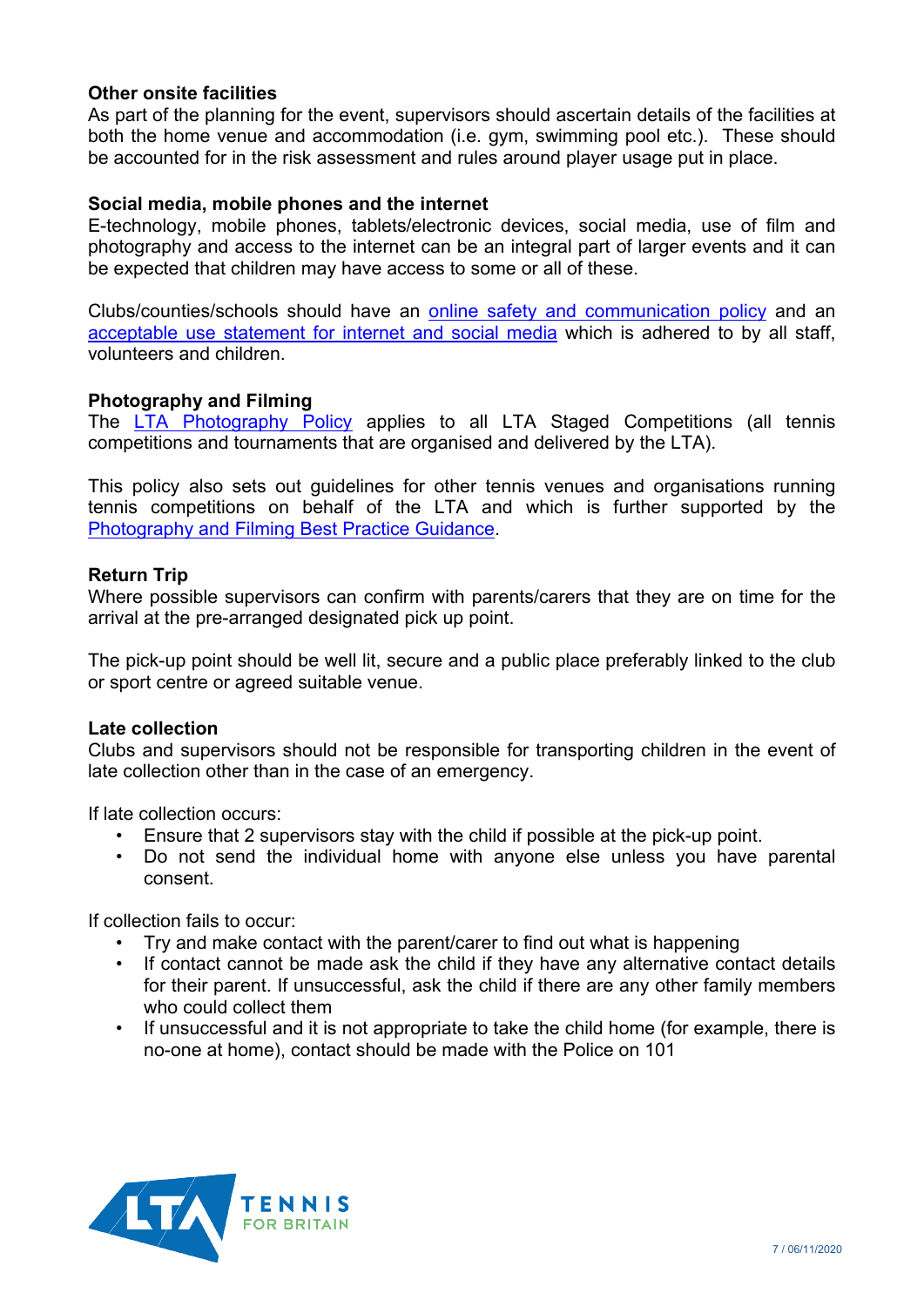

#### *What is supervision?*

*Supervision is defined as 'reasonable to ensure the protection of children'. It should be regular (with direct line of sight) and day to day.*

*If you are not confident about providing this level of supervision, then the individual should be deemed to be unsupervised and therefore in 'Regulated Activity'.*

*It is not possible for two individuals to be classified as supervising each other with neither of them in 'Regulated Activity'.*

*The supervisor must be in 'Regulated Activity' (and have the appropriate DBS check) for the supervision to be considered valid.*